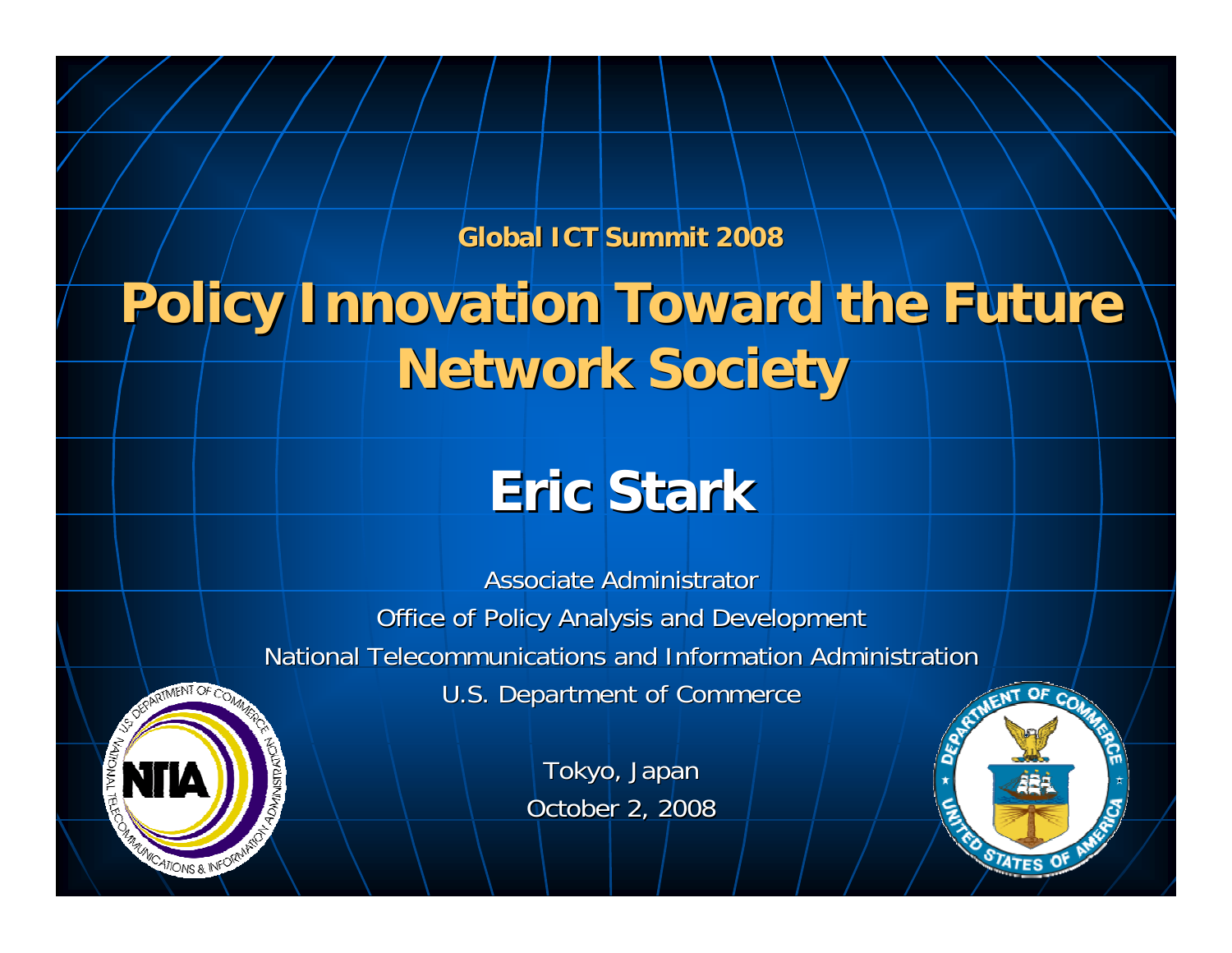## **National Telecommunications & National Telecommunications & Information Administration (NTIA)**

- Principal adviser to the President on telecommunications and information policy issues
- $\blacksquare$ **Represents the Executive** Branch on international & domestic telecommunications policy activities
- $\blacksquare$ Performs leading edge research and engineering for the Federal Government and private sector
- Τ **Manages Federal Government** use of radio spectrum
- $\blacksquare$ Administers Digital-to-Analog Converter Box Coupon Program; Public Safety Interoperability Communications Program; and other grant programs

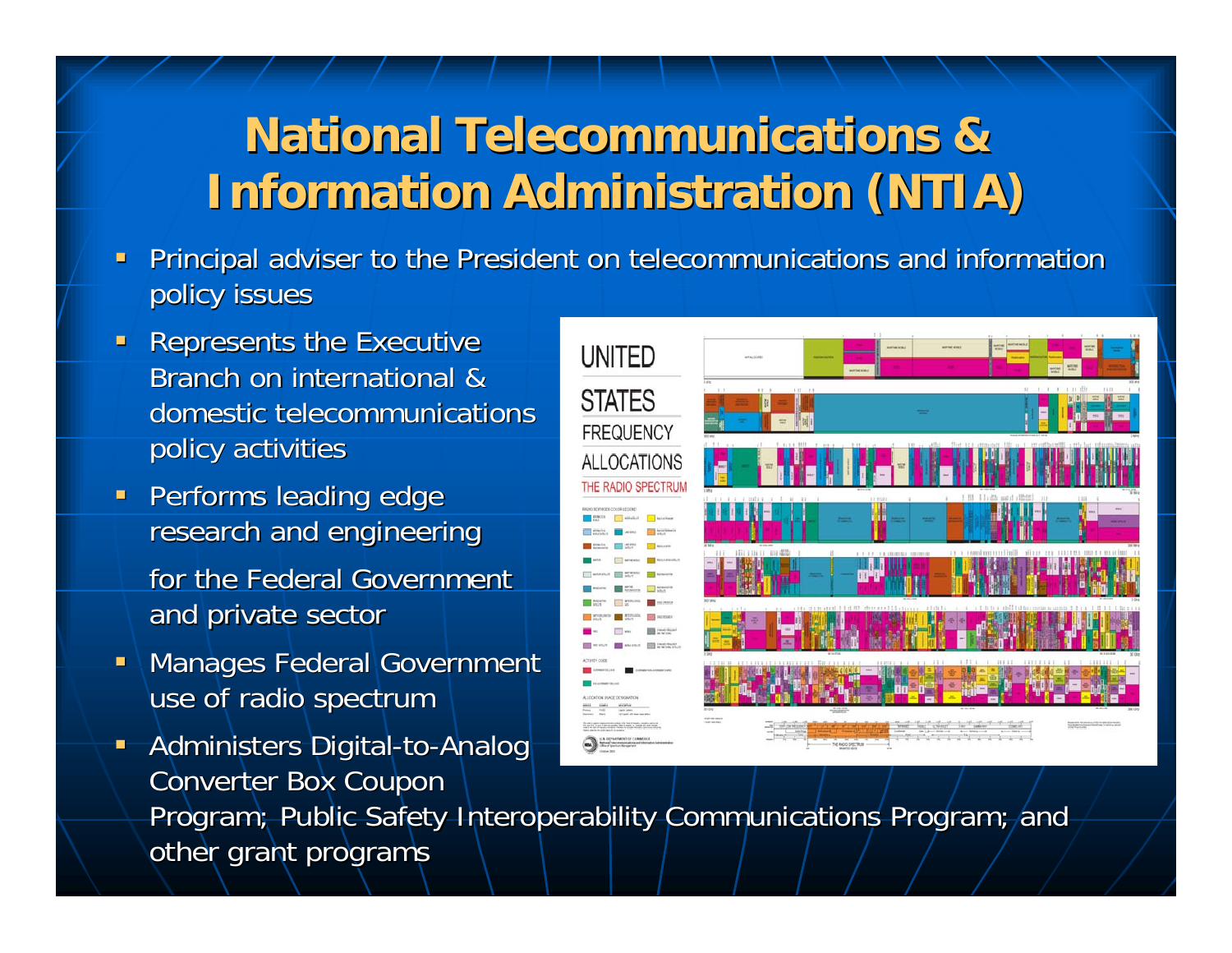### **Wireless Broadband and New Technologies**

"The other promising new broadband technology is wireless. The spectrum that allows for wireless technology is a limited resource . . . [a]nd a wise use of that spectrum is to help our economy grow, and help with the quality of life of our people."

- President George W. Bush, June 24, 2004

- **The Administration has The Administration has** made additional radio spectrum available for wireless broadband technologies:
	- Advanced Wireless Services ("3G")
	- Ultra-Wideband
	- 5 GHz Spectrum
	- 70/80/90 GHz
	- 700 MHz Auction



Source: FCC High-Speed Service for Internet Access: Status as of June 30, 2007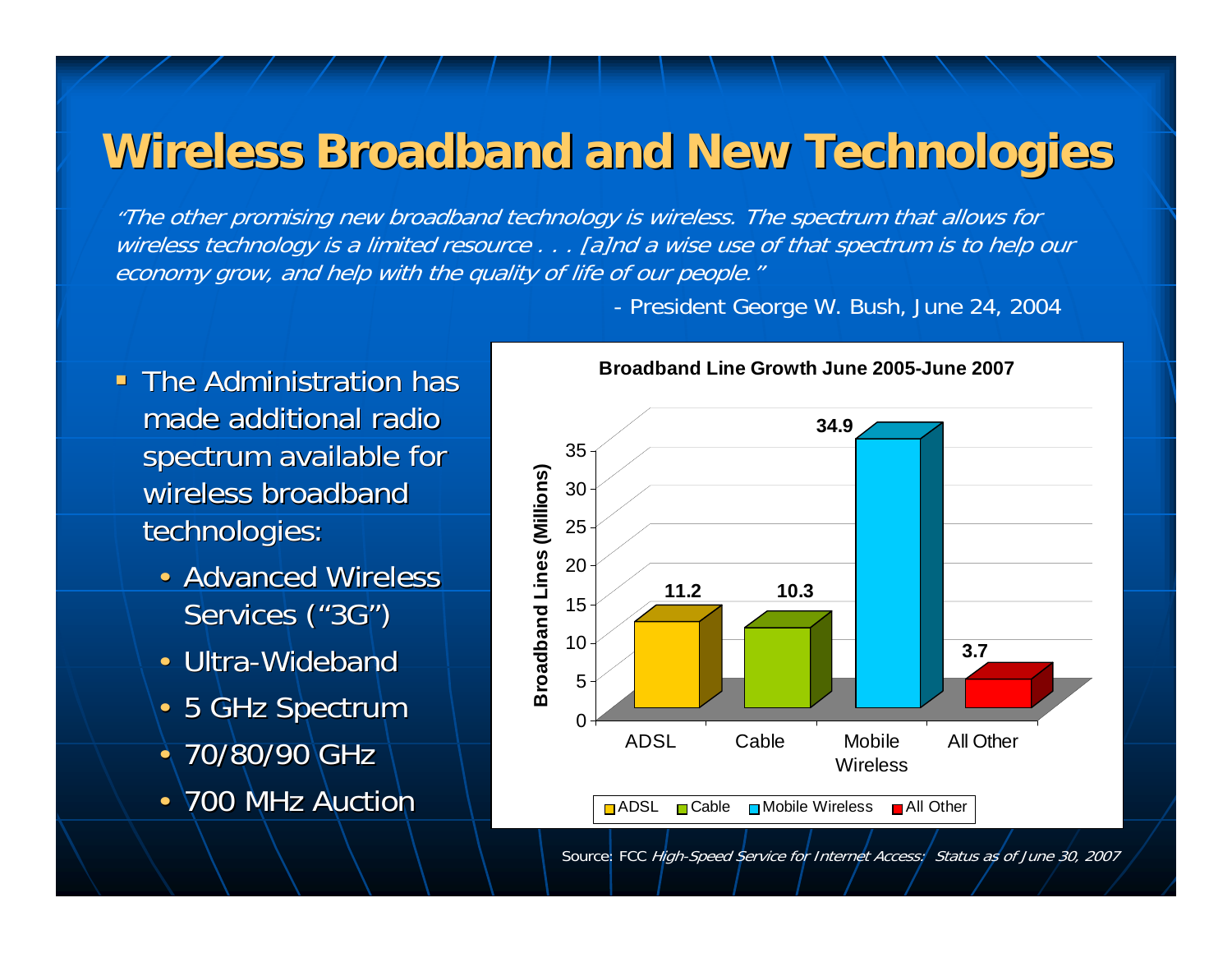## **Recent Auction History Recent Auction History**

# Advanced Wireless Services (AWS)-I (FCC Auction 66; Aug. 9-Sept.<br>18, 2006)

- 90 MHz of spectrum in 1710-1755 (federal) and 2110-2155 MHz bands (non-federal).
- $\mathbf{u}$  . Could be used for any wireless service consistent with fixed/mobile<br>allocations, licensed under flexible market-oriented rules (Part 27).
- **513.7 billion in net winning bids; 104 winning bidders won 1,087 licenses.**
- $\blacksquare$ Pursuant to Commercial Spectrum Enhancement Act, federal government users are to be reimbursed for relocation-related costs by Spectrum Relocation Fund. NTIA overseeing relocation efforts. users are to be reimbursed for relocation-related costs by Spectrum

### $700$  MHz Auction (FCC Auction 73; Jan. 24-March 18, 2008)

- п 62 MHz of spectrum auctioned in 698-806 MHz band (i.e. television broadcasting).
- ٠ - Licenses include mix of geographic service area licenses and spectrum block<br>sizes, with one block that includes an "open platform" requirement (C-<br>Block); and one block to be used for a public/private partnership for pub
- ш \$18.96 billion in net winning bids - Largest Auction in FCC History; 101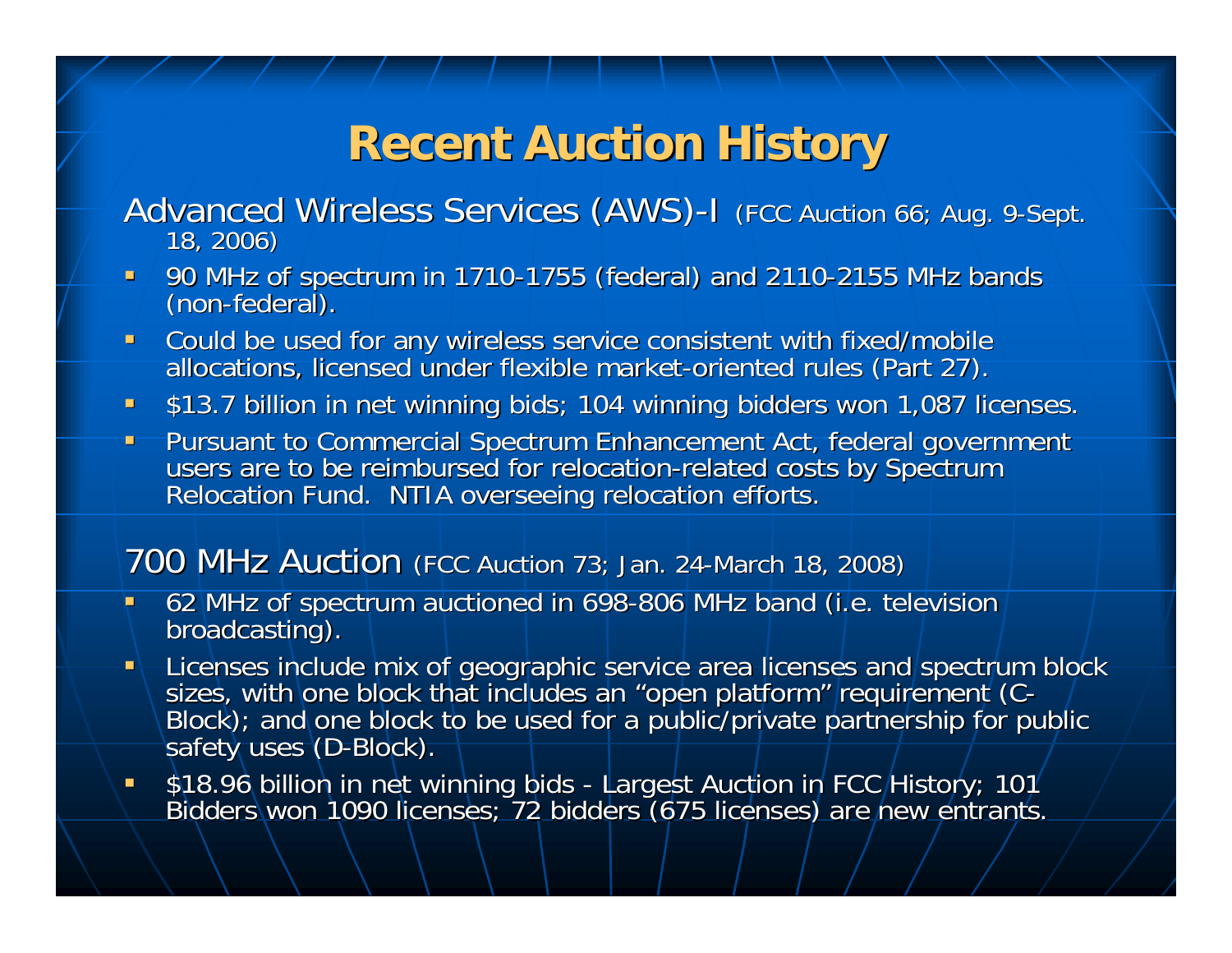### **Transition to Digital Television**

### U.S. Television Market

- $\blacksquare$ Total U.S. households: 114 million (CEA)
- $\blacksquare$ Average Televisions per U.S. household: 2.6 (CEA)
- $\blacksquare$ Television Reception Methods (January 2008) (CEA)
	- •Cable Households: 62%
	- •Satellite Households: 27%
	- Over-the-Air Households: 18%
- $\blacksquare$  210 U.S. Designated Market Areas (television markets) (Nielsen) 210 U.S. Designated Market Areas (television
	- Largest: New York, New York (7.4 million TV homes)
	- •Smallest: Glendive, Montana (3,940 TV homes)
- TV broadcast stations (FCC)
	- Full-Power Commercial Stations: 1,378
	- Full-Power Noncommercial, Educational Stations: 380
	- Class A, Low Power, and Translator Stations: 3,370

### DTV Legislative History

- Telecommunications Act of 1996: Established basic framework by which the FCC would issue licenses to offer advanced television service (§366 added to Communications Act of 1934). Communications Act of 1934).
- Balanced Budget Act of 1997: Specified that no analog license may be renewed beyond 12/31/06, except in local markets with limited DTV service.
- ш Deficit Reduction Act of 2005: Set firm date of Feb. 17, 2009 for digital transition by full-power television stations; established Digital-to-Analog Converter Box Coupon Program; established programs to assist Low Power, Class A, and Translator Stations.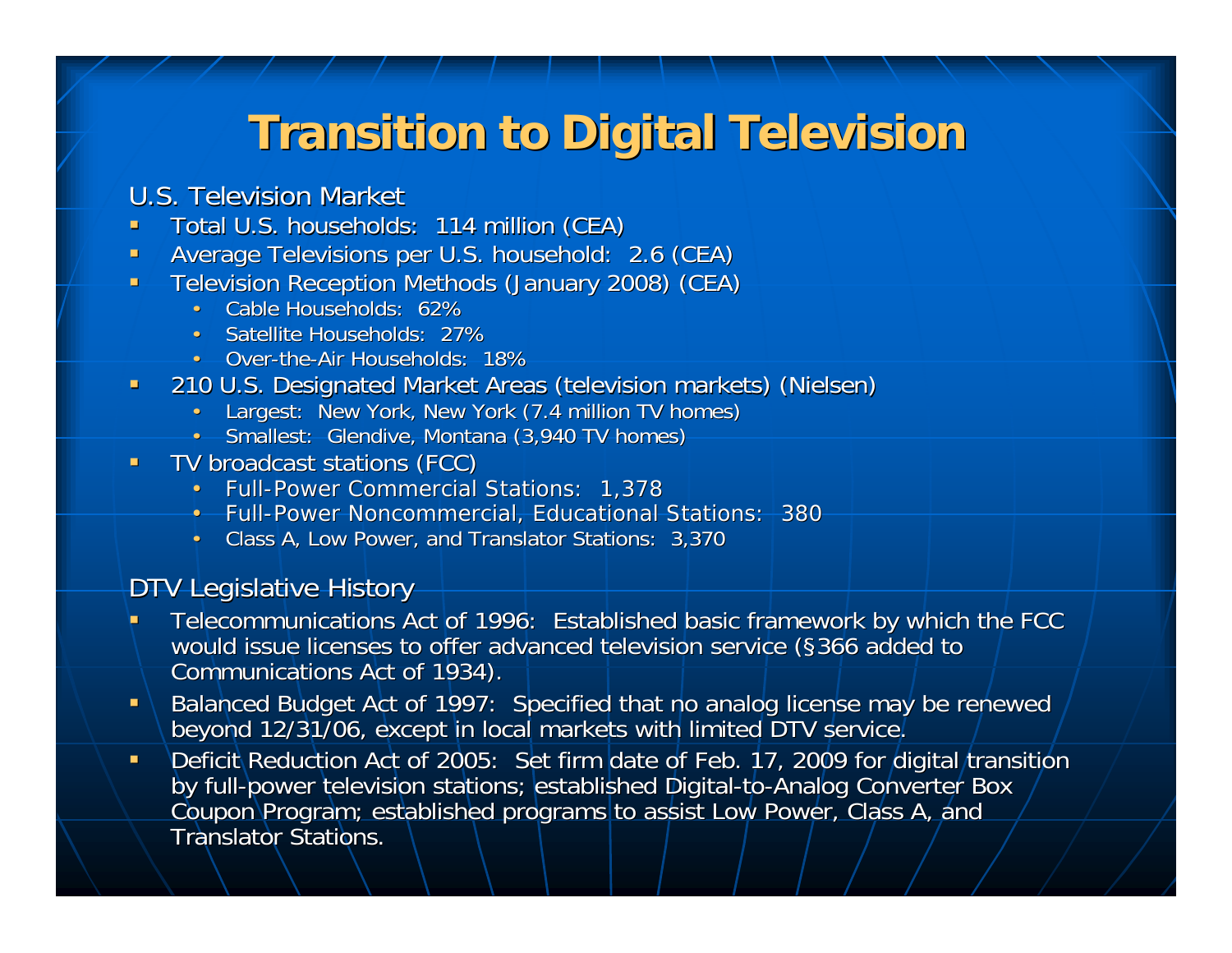# **UNITED**

## **STATES FREQUENCY ALLOCATIONS** THE RADIO SPECTRUM





center2ml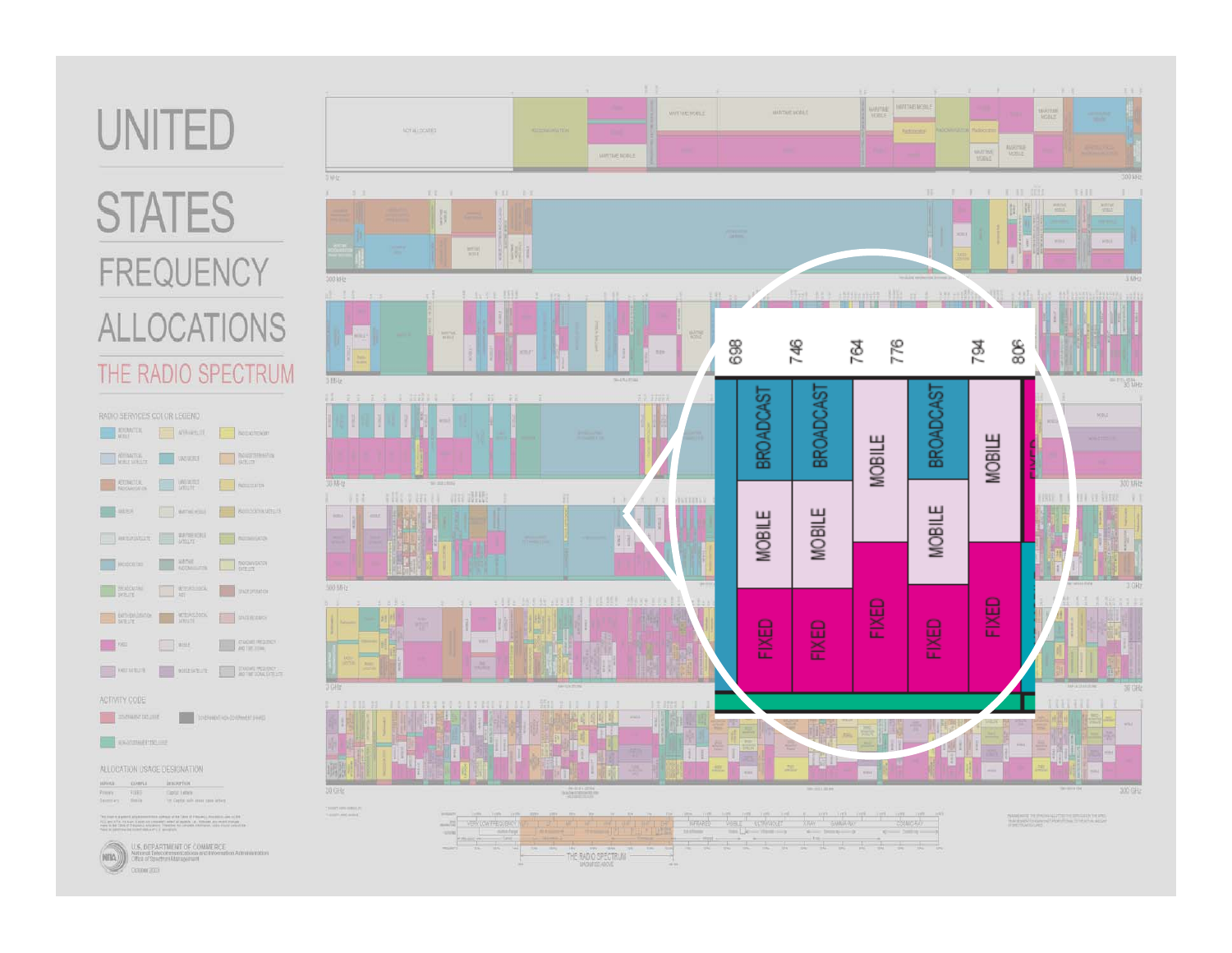### **Transition to Digital Television**

#### PURLIC INFORMATION

TV CONVERTER BOX COUPON PROGRAM **WEEKLY STATUS UPDATE \*** 

#### Wednesday, September 24, 2008- 4:00PM EDT

| Households Approved               | 15,062,959     |
|-----------------------------------|----------------|
| Coupons Requested+                | 28.255.862     |
| Coupons Mailed+                   | 26,735,006     |
| Coupons Expired                   | 8,531,411      |
| Coupons Redeemed+                 | 10,839,358     |
| Coupons Active+                   | 7.364.237      |
| Total Funds Committed-            | \$788,452,794  |
| Total Funds Available+xx          | \$551.547.206  |
|                                   |                |
| Funds Settled+**                  | \$415,372,476  |
| Average Daily Orders YTD          | 105,823        |
| Average Daily Orders Last 30 Days | 111,662        |
| Average Daily Orders Last Week    | 114,065        |
| Redemption Rate                   | 49.5%          |
| Retailers/Locations               | 2,383 / 29,528 |
| Phone/Online Retailers            | 13/36          |



**Total Coupon Funding** (\$1.34 Billion) Committed Available

#### **Initial Funding Contingent Funding**

(\$890 Million) (\$450 Million)

"Data thru 9/23/08 +Includes Initial & Contingent

\*\* Includes redemptions <\$40 & Funds

returned from un-redeemed & expired coupons



#### 第 52 第 82 景 116 116 116 116 116 116 116 August 25 - September 23, 2008



### FCC

- Broadcasters (e.g. facilities; channel assignments; consumer education)
- Cable & Satellite Services (e.g. carriage; consumer education)
- Television Manufacturers (e.g. TVs must include digital tuners after 3/1/07)
- $\blacksquare$ Television Retailers (e.g. labeling)
- o. Wilmington, NC Test Pilot (Sept. 8, 2008)

### NTIA's Coupon Program

- п Two \$40 Coupons per Household
- Г Coupon-Eligible Converter Boxes
- Г **Retailers Certification**
- Г Consumer Education – OTA households
- п **Consumer Options** 
	- Purchase TV with Digital Tuner
	- •Subscriber to cable, satellite or other pay service
	- •Purchase Converter Box to connect to analog television set
- Г Status: Over 15 million households have requested more than 28 million coupons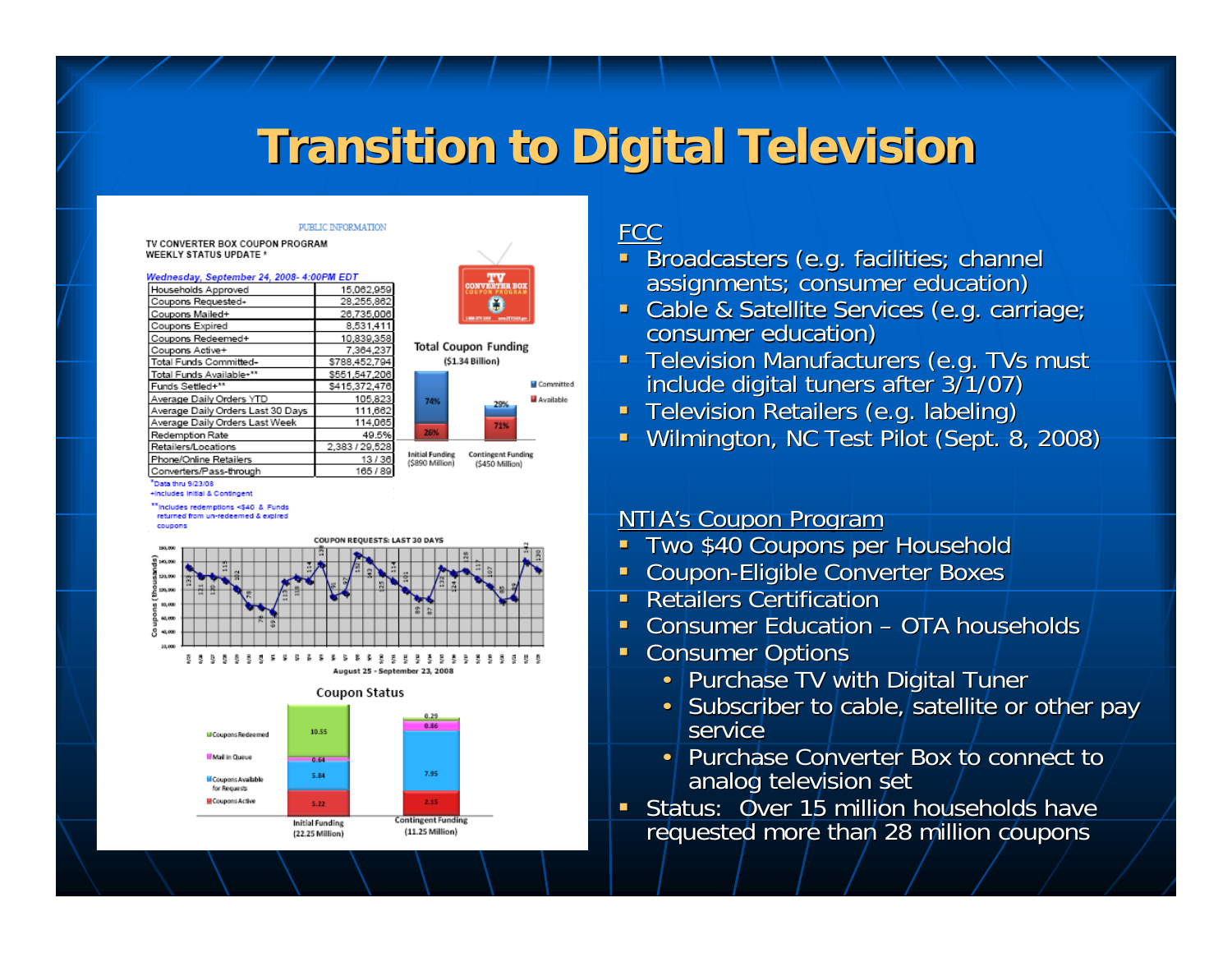## **Transition to Digital Television**

**Benefits of Digital Television** 

- $\blacksquare$ Improved quality pictures and surround sound Improved quality pictures and surround sound
- $\blacksquare$ Television signal virtually free of interference
- $\blacksquare$ Frees scarce, valuable broadcast spectrum for public safety interoperable communications; new advanced wireless services
- m. Broadcasters have flexibility to offer high-definition or multiple standard definition ("multicasting") service, interactive video and data services (e.g. enhanced closed-captioning).

### DTV Consumer Statistics

- $\blacksquare$ More than 85 million DTV products have been sold since their introduction in 1998. (CEA)
- ш. Half of all U.S. households have a digital television. (Informationweek.com)
- a. Ownership of HD-sets has risen from 14% of TV homes in 2006 to 20% in 2007, and 28% today. By 2009, 38% are expected to own HD-sets (Knowledgenetworks)
- $\blacksquare$ More than 47 million American households will be paying for some type of HDTV service by the end of 2008; within 5 years, that total could rise to 103 million (Broadband Daily)
- $\blacksquare$ As of May 2008, more than 65 percent of U.S. homes receive digital cable and satellite combined, receiving nearly 160 channels. In addition, 25% and 35% of homes DVR and video-on-demand respectively (Nielson)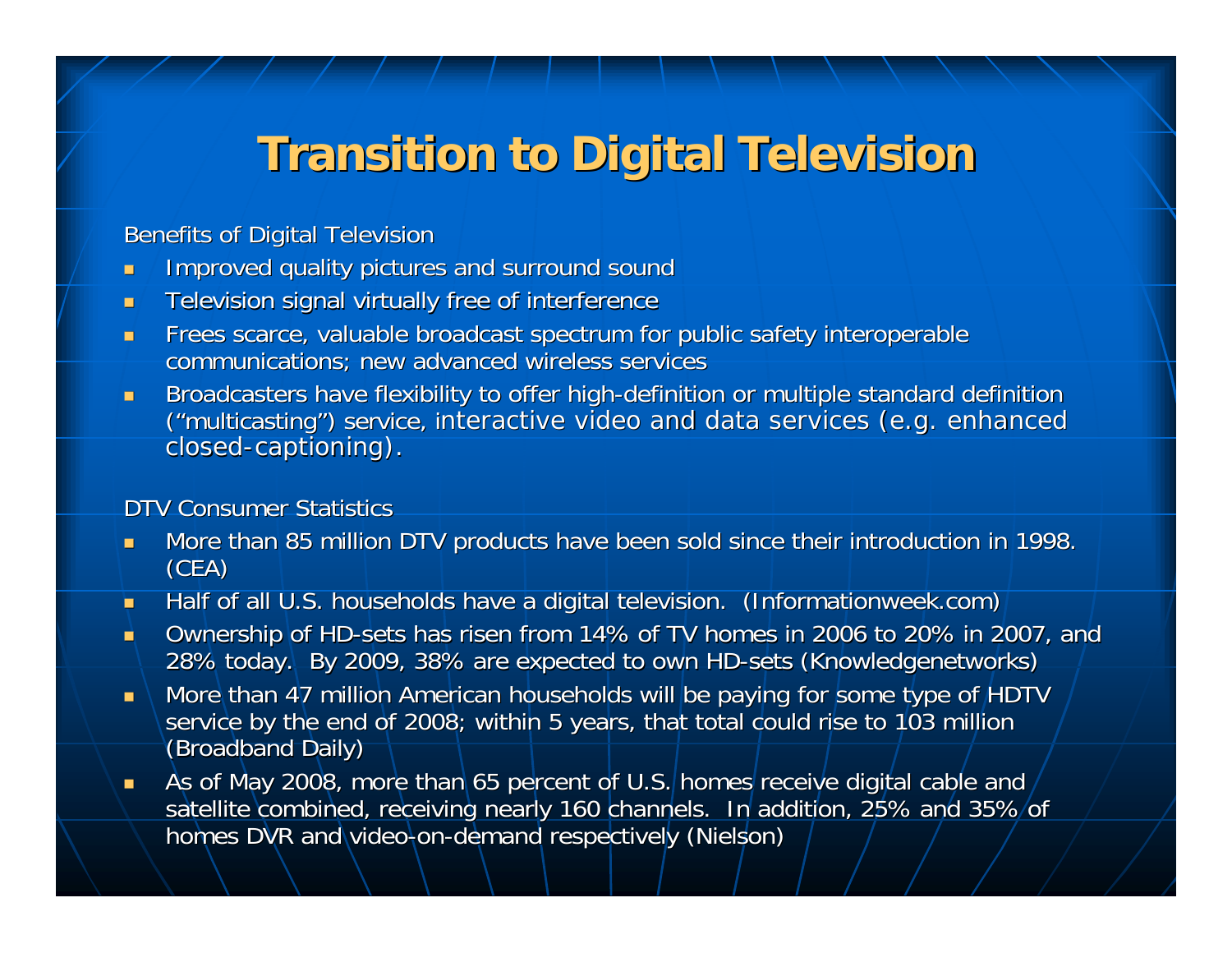### **U.S. Wireless Trends U.S. Wireless Trends**

- $\blacksquare$ As of Dec. 2007, there were more than 255 million wireless subscribers in the U.S., est. 84 percent of the U.S. population, an increase of 22 million above the previous year. (CTIA)
- $\blacksquare$ Minutes used exceeded 2 trillion in 2007, up 18% over 2006. (CTIA)
- $\blacksquare$ Wireless data revenues exceeded \$23 billion in 2007, representing 17% of total carrier revenues, an increase of 53% over the previous year. (CTIA) 53% over the previous year. (CTIA)
- m. Americans sent and received 1.6 billion text message per day in 2007, an increase of 157% over the previous year. (CTIA)
- $\blacksquare$ More than 95% of the U.S. population lives in areas with at least 3 competing mobile telephone carriers, more than 94 percent with at least 4 competing carriers, and more than 50% with at least 5 competing operators. (FCC)
- There are more than 620 unique wireless devices for sale to consumers in the U.S., including 16 with Wi-Fi capability. (CTIA)
- ٠ Mobile wireless high-speed lines grew from 379,536 in June 2005 to 35,305,253 in June 2007, an increase of 9,202%. (FCC)

#### Anywhere, any time

by age group, %, 2007

18-29 30-49 50-64 65+ Send or receive 38 85 65. 11 text messages Take a picture 82 64 42 22 6 Play a game 47 29 13 Play music 38 16 5  $\overline{c}$ 3 Record a video 34  $10$ 8 Access the  $31$ 22 10 6 internet Send or receive 28  $21$  $12$ 6 e-mail Send or receive 26 18 11  $\overline{I}$ instant messages Watch a video 19 11 4  $\overline{\mathbf{c}}$ At least one of 96 85 63 36 these activities Source: Pew Research Centre

Use of mobile phone or PDA to do the following

- п Fixed Wireless high-speed lines grew from 208,695 in June 2005 to 586,141 in June 2007, an increase of 181%. (FCC) 181%. (FCC)
- $\blacksquare$ The wireless industry's 6-month incremental capital expenditures in operational systems was \$9.71 billion for the first half of 2007 (excluding auction payments; total cumulative capital expenditures through mid-2007 exceeded \$233 billion (excluding auction payments). (CTIA) 2007 exceeded \$233 billion (excluding auction payments). (CTIA)

 $\overline{2}$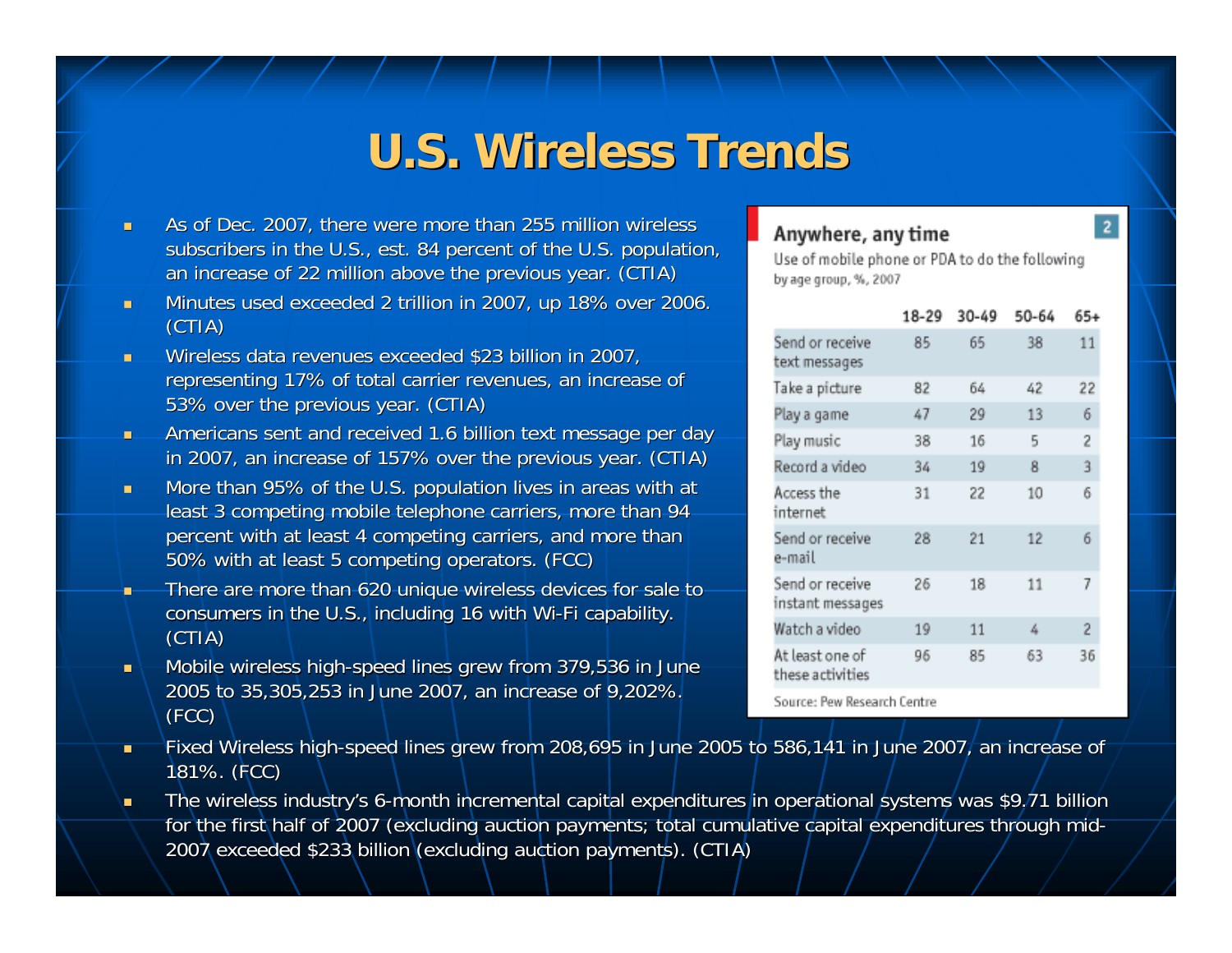## **U.S. Telecommunications Policies U.S. Telecommunications Policies**

#### **Broadband Deployment**

"This country needs a national goal for broadband technology . . . universal, affordable access for broadband<br>President George W. Bush, March 26, 2004 - President George W. Bush, March 26, 2004

- $\blacksquare$ **Incentives for Wireless Broadband** 
	- •**Private Investment**
	- •**Technological Innovation**
	- •**Competition**

#### **Spectrum Management**

"The other promising new broadband technology is wireless. The spectrum that allows for wireless technology<br>is a limited resource… [a]nd a wise use of that spectrum is to help our economy grow, and help with the quality *of life of our people."* The same section of the President George W. Bush, June 24, 2004

- $\blacksquare$ 21st Century Spectrum Policy Initiative
	- •Spectrum Management Improvements
	- Efficiencies in Federal Spectrum Use
	- •Economic Incentives in Federal Spectrum Use

#### **Telecommunications Principles**

- Government should avoid overly restrictive regulation that can't keep pace with technological change.
- $\blacksquare$ ■ Competitive pressures – not new regulation – provide the most effective discipline on broadband providers.<br>— Providers know that consumers who can't get the service they want will go elsewhere.
- Œ. Providers should disclose their management practices to consumers; an educated consumer is an empowered<br>consumer; transparency promotes competition.
- Incentives must remain in place for new Internet capacity; the ability of providers to price and/or manage hetworks should not be limited. networks should not be limited.